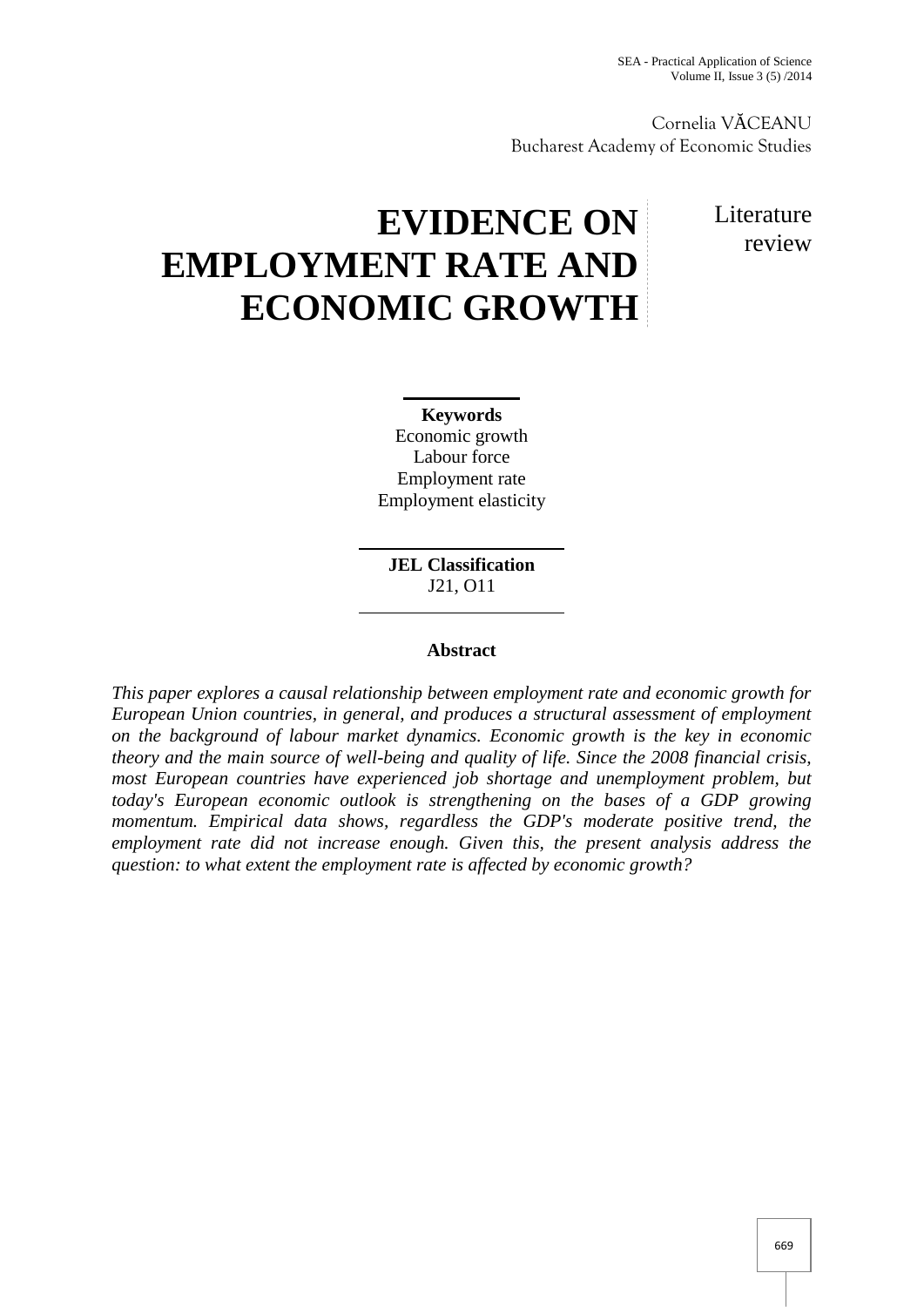## **Introduction**

European Labour market goes through major transformations due to a decreasing demographic trend and high unemployment rate among active cohort, but not evolved in any remunerated activity. The representative macroeconomic indicators in every economy able to create job opportunities for their people are: unemployment rate, employment to population ratio and labour force participation rates. Another important, but less used labour market indicator is employment intensity of growth or employment elasticity with respect to economic output.

Its significance corresponds to the measure of variation of two variables related to each other. In our case, employment elasticity represents how much employment changes with 1 percentage point economic growth. Although employment elasticity is one of the less used indicator from the set, it brings a deeper insight into labour market dynamics, structural changes of employment over a period of time, the evolution of employment together with economic growth and its variation for different cohorts.

Employment rate is an important indicator that must be addressed to every European country, otherwise, negative consequences can affect not only economies but also societies, for so long tested by a prolonged crisis.

#### **Literature review**

The present paper aims to do a synthesis of several studies with regard to employment elasticity or employment intensity of growth and try to follow the trace of the empirical trade-offs between employment rate and economic growth, represented by gross domestic product or value added, and whether this relationship is still valid.

European Union White Paper is a document issued by EU Commission containing proposal for community action in a specific area. The 1993 White Paper includes strategies on three areas: growth, competitiveness and employment, aiming to improve employment inside European Union countries. Its purpose was to promote the employment intensity of growth, but after five years, analyses have shown a partial success in reaching the stated targets.

Public opinion issued a debate on whether there is a link between employment and economic growth, but often the idea of a disturbance of this relation emerged. On the other hand, there was a concern in area of politics about the "jobless growth" phenomenon (Gerstenberger, 1999), in which growth happens but unemployment rate remains high. However, a linear relation between the percentage change of output and the absolute change in the unemployment rate is "atheoretical, if not indeed antitheoretical" (Blinder, 1997). According to White Paper calculations, the

employment intensity is represents the difference between production increase and employment variation. This is an indication of an increment of labour productivity rate. Another conclusion that emerged from the paper refers to the growth rate of GDP necessary to keep employment constant at about 2 percentage points. However, this statement cannot be correctly quantified (Dopke, 2001).

Data presented in **table 1** show an increase of one third of occupied population as a result of a smaller rise of the output (real GDP). Here, the values were a consequence of 1992-1993 recession. The growth of real output was about  $1 - 1.5$  percentage points lower than the strategy had foreseen. The employment intensity of growth was basically lower than expected. However, the difference can't explain the slow increase of employment.

The Jorg Dopke's study "Employment intensity of growth in Europe"  $(2001)$  analyzes the growth – employment relationship for every European country and the differences between them. It estimates Okun coefficients for each investigated European country and tries to find their robustness or the undergone changes over time.

In 1962 Arthur Okun formulates the Okun's law in which an empirical link between unemployment and losses in a country's production is observed rather than a result derived from theory (Prachowny, 1993). It defines a coefficient which gives the rate of change of output a certain change in the unemployment rate. His 1970 paper focused on GDP estimation thus, unemployment was considered to be the exogenous variable and the real output as the endogenous one. The causality relation of these variables was presumed to be negatively correlated.

The Okun's "gap version" assert that for every 1 p.p. increase in the unemployment rate a country's GDP will be roughly an additional 2 p.p. lower than its potential GDP. His "difference version" describes the relationship between quarterly changes in unemployment and quarterly changes in real GDP. The stability and usefulness of the law has been long disputed (Knotek, 2007).

Lee (2000) calculated Okun coefficient for all OECD countries and he pointed out that the relationship is not constant over time, but the influence of growth on employment is confirmed and varies across the countries. Although, Okun offers no explanation for these differences the estimation of this coefficient continues to be considered an important macroeconomic tool for measuring the responsiveness of unemployment to growth in output.

The occurrence of jobless growth goes contrary to the Okun's law inference. Khemraj et al (2006) noticed the existing of such phenomenon in the US economy. Although the US economy grew stronger, the GDP growth could not be correlated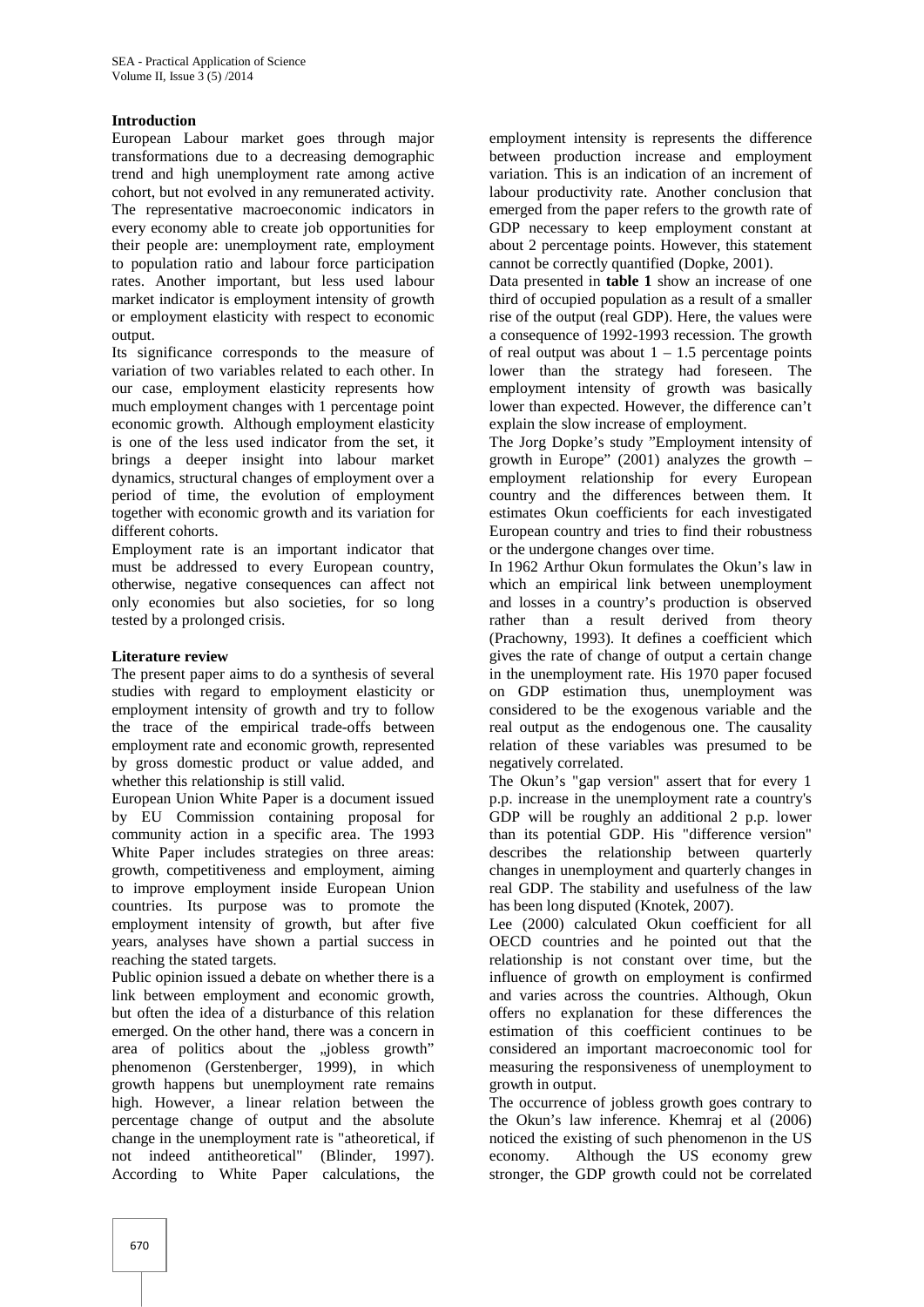with an increase in employment and this fact oppose the idea of attaining a higher number of jobs due to the rise of the output.

Padalino and Vivarelle (1997) estimate the Okun coefficient for the G-7 countries. They found the Okun'slaw valid across all these countries. The GDP growth correlation to the changes in working hours in industry sector is closer than other tool used in measuring employment or unemployment and assessing the coefficient for the entire economy. The study conclude a robust link over time.

Baker and Schmitt (1999) estimate Okun coefficients for OECD countries. Their study found out a higher value for the employment intensity of growth than in the sixties. They emphasized the importance of foreign trade as a determinant factor for creating jobs.

Schalk and Untied (2000) provide an overview of the relationship between employment and growth for Germany. They estimated Okun's coefficient and found that Okun's law is a robust approximation. The unemployment threshold has decrease by 2 p.p. since early seventies. To prove a dynamic interaction between unemployment and growth the authors calculated a vector autoregressive model using the unemployment rate, real GDP, nominal wages and the inflation rate. The result revealed a strong influence of GDP or inflation on unemployment rate 15 quarters. They discuss about Okun's coefficient and report a higher value during recessions compared to the compared to the compared of the contract of the contract of the contract of the contract of the contract of the contract of the contract of the contract of the contract of the expansion phases of a business cycle. They pointed out the utility of this unemployment – growth relationship on policy decisions. They put an emphasis on the aggregate demand that may produce structural changes in unemployment rate.

Solow (2000) argues that European unemployment is a consequence of lacking demand. Using the Okun relation and some simple calculations he quantifies the recent output gap for Germany in the neighbourhood of 6 p.p.

Prachowny (1993) considers the theoretical foundation of Okun's law. He derives the usual Okun relationship starting from a production function using several restrictive assumptions. His empirical evidence for the United States supports the view that the Okun equation is a useful proxy in macroeconomics.

Siebert (1997) stressed out a possible explanation for the variation of employment intensity of growth across countries stating that labour market institutions are different and have an impact on the Okun relationship.

Hubert (1997) used the overall study of the OECD jobs structure to evaluate the labour market institutions response of employment to fluctuations in real production. His empirical findings suggest a close link between the markets for goods and

labour in countries with fewer regulations as compared to countries with many restrictions.

Figure 1 and figure 2 depicts the employment threshold, labour productivity and the measure of labour market flexibility for the European countries investigated.

An important idea emerged from Walterskirchen (1999) study which finds that an increasing of labour supply will lead to a rise of employment and a reduction of productivity. This underlines the classic theory that higher labour supply leads to a lower average wages and an augmentation of labour demand.

Beaudry and Collard (2002) study the relationship between labour force growth (labour supply) and productivity and finds a negative correlation. However, the study shows a diminished effect of this correlation as a country's economy integrates into the world's economy as a result of capital flow.

## **Methodological background**

A basic definition of employment elasticity is the change in employees' number associated with the economic output change (GDP). One technique form of elasticity calculation is:

 $=\left(\frac{\Delta E/E_0}{\Delta Y/Y_0}\right)$ , where: E is the change in employees' number;

 $Y =$  the change in output.

Nazara and Islam (2000) have shown that elasticities calculated this way brings a great deal instability, which makes this method inappropriate for comparative purposes.

In Okun's (1970) seminal paper, the correlation between unemployment rate change and real GDP takes form:

$$
\frac{(Y-\overline{Y})}{\overline{Y}}=\frac{Y}{\overline{Y}}-1=c(\overline{U}-U)(1),
$$

where:

- Y is the output  $(\overline{Y}$  – potential GDP/ real GDP rate),

- c the factor of changes occurred in unemployment when growth rate varies,

- U is the unemployment rate

This relation states that every one percent point decreasing of the unemployment (U) corresponds to a c p.p. rise of the potential GDP  $(\overline{Y})$ . YandU are difficult to asses.

Expanding equation (1):  $c * \overline{U} - c^*U = \frac{Y}{\overline{Y}} - \frac{\overline{Y}}{\overline{Y}}$  (2) Differentiating equation (2), assuming GDP won't vary too much and  $\overline{Y}$  = constant the relation becomes:  $c*d\overline{U} - c*dU = d\frac{\overline{Y}}{\overline{Y}} - d\frac{\overline{Y}}{\overline{Y}}(3),$ 

The trend of  $d\overline{U} = 0$ , then the equation (3) becomes:  $d \frac{Y}{\pi} = -c* dU + d \frac{Y}{\pi}(4)$ 

As the trend of real GDP growth is closer to the real growth rate, equation (4) is:

$$
d\frac{Y}{Y} = -c \cdot dU + d\frac{Y}{\overline{Y}}(5)
$$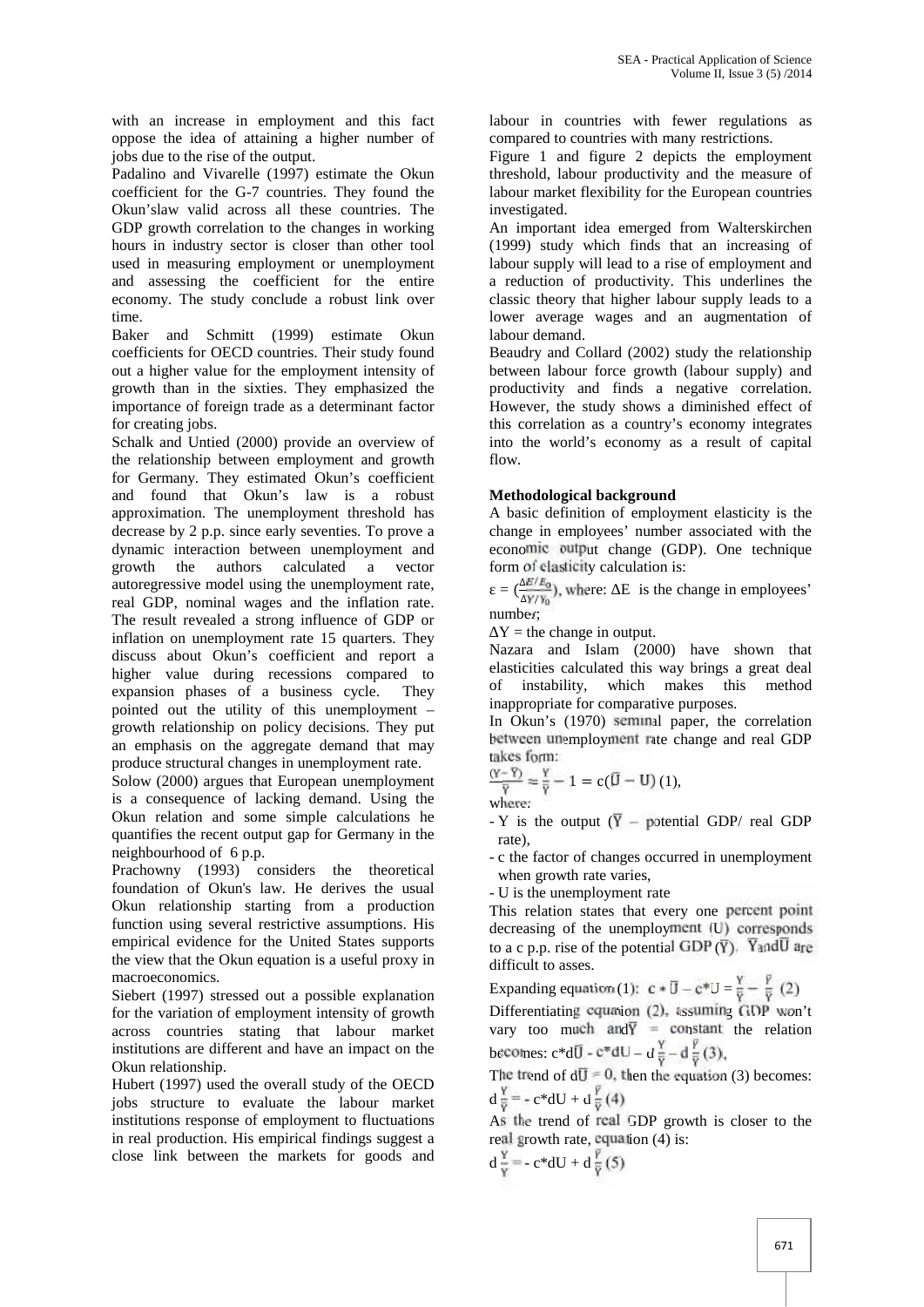Using Ordinary Least Squares (OLS) in order to estimate c and  $d\overline{Y}/\overline{Y}$ , Okun has obtained the following results:  $c = 2$  and  $d\overline{Y}/\overline{Y} = 3$ . The data show the potential GDP growth rate of 3 p.p. and a rise 1 p.p. of unemployment corresponding to 2 p.p. decline of real GDP growth rate.

Kapsos (2005) pointed out the importance of assessing the dynamic relation between employment elasticities and labour productivity. He founds a fundamental link between these two concepts presented as follows:

 $Y_i = E_i * P_i$  (6),

where  $Y_i$  = output (GDP or VA),  $E_i$  = employment and  $P_i$  = labour productivity (output per worker).

Relation 6 implies that small changes in output is corresponding to variation in employment and productivity, as follows:

 $Y_i = E_i + P_i(7)$ 

A small change in output growth will lead to a rise of employment rate which must be met by an equal and opposite decrease in labour productivity growth. Dividing relation 7 by output growth we obtain the following:

 $= 1 - \frac{1}{x} = \frac{1}{x}(8)$ 

Equation 8 clarifies the relationship between employment elasticity and actual employment growth and productivity growth. A summary of this relationship is provided in table 2.

## **Conclusion**

This literature review points to a systematic and positive correlation between labour supply and the employment elasticity. This result suggests that growth in the labour supply tends to lead to low productivity growth.

Globalization and export orientation showed no strong relationship with employment intensity, except for the women for which employment intensity of growth has a higher level.

Okun's law relevance comes from the fact that it can be involved in the economic strategies. Thus, in case of high rate of GDP growth, policy maker may come to the decision of suspending the creation of the new jobs, so they will not generate inflation.

In Europe, the poor employment performance is partly a consequence of insufficient economic growth.

The fear for *jobless growth* holds no evidence "the idea of jobless growth in Europe is not only misplaced but also turns the facts upside down" (Paqué 1998)

A possible explanation for various values of employment elasticity across the countries stands the wage policy and labour market regulations.

One point in White Paper strategy is a closer look at the macroeconomic relations and country specific labour market institutions relationship.

## **Acknowledgement**

This work was cofinanced from the European Social Fund through Sectoral Operational Programme Human Resources Development 2007- 2013, project number POSDRU/159/1.5/S/134197 "Performance and excellence in doctoral and postdoctoral research in Romanian economics science domain"

## **References**

- [1] Baker, D.&Schmitt, J. (1999). The Macroeconomic Roots of High European Unemployment: The Impact of Foreign Growth. *Economic Policy Institute.* http://www.cepr.net/documents/publications/eur ounemploy.htm
- [2] Beaudry, P. & Collard, F. (2002). "Why has the employment-productivity trade-off among industrialized countries been so strong?". *NBER Working PaperNo. 8754*. Cambridge, Massachusetts.
- [3] Blinder, A.S. (1997). Is there a Core of Practical Macroeconomics That We Should All Believe? *American Economic Review, 87*, 240– 246.
- [4] Döpke, J. (2001). The employment intensity of growth in Europe.*Kiel Working Paper No. 1021*, Kiel Institute of World Economics.
- [5] European Commission. (2000). *Spring Forecast.*Brussels.
- [6] European Commission.(1993).*White Paper on Employment, Competitiveness and Growth.* Brussels.
- [7] Gerstenberger, W (1999). Wachstumohne Jobs in Europa: Woliegen die Ursachen?*Ifo- Schnelldienst 52 (7),* 10–19.
- [8] Hubert, F. (1997). Das Okun'sche Gesetz: eine empirische Überprüfung für ausgewählteIndustrieländer unter besonderer Berücksichtigung der nationalen Arbeitsmarktordnungen.Universität Mainz. *Arbeitspapier Nr. 13.* Mainz.
- [9] Kapsos, S. (2005). The employment intensity of growth: Trends and macroeconomic determinants. International Labour Office
- [10] Khemraj, T., Madrick, J. &Semmler, W. 2006. Okun's law and jobless growth. Schwartz Center for Economic Policy Analysis
- [11] Knotek, E.S. (2007). How useful is Okun's Law?. *Economic Review*. Kansas City, 92.4
- [12] Islam, I. &Nazara, S. (2000). Estimating employment elasticity for the Indonesian economy*. ILO Technical Note*, Jakarta.
- [13] Lee, J. (2000). The Robustness of Okun's Law: Evidence from OECD Countries. *Journal of Macroeconomics, Vol. 22*, 331–356.
- [14]Okun, A. (1970). Potential GDP: Its Measurement and Significance. Okun, A.*The Political Economy of Prosperity*. Washington D.C.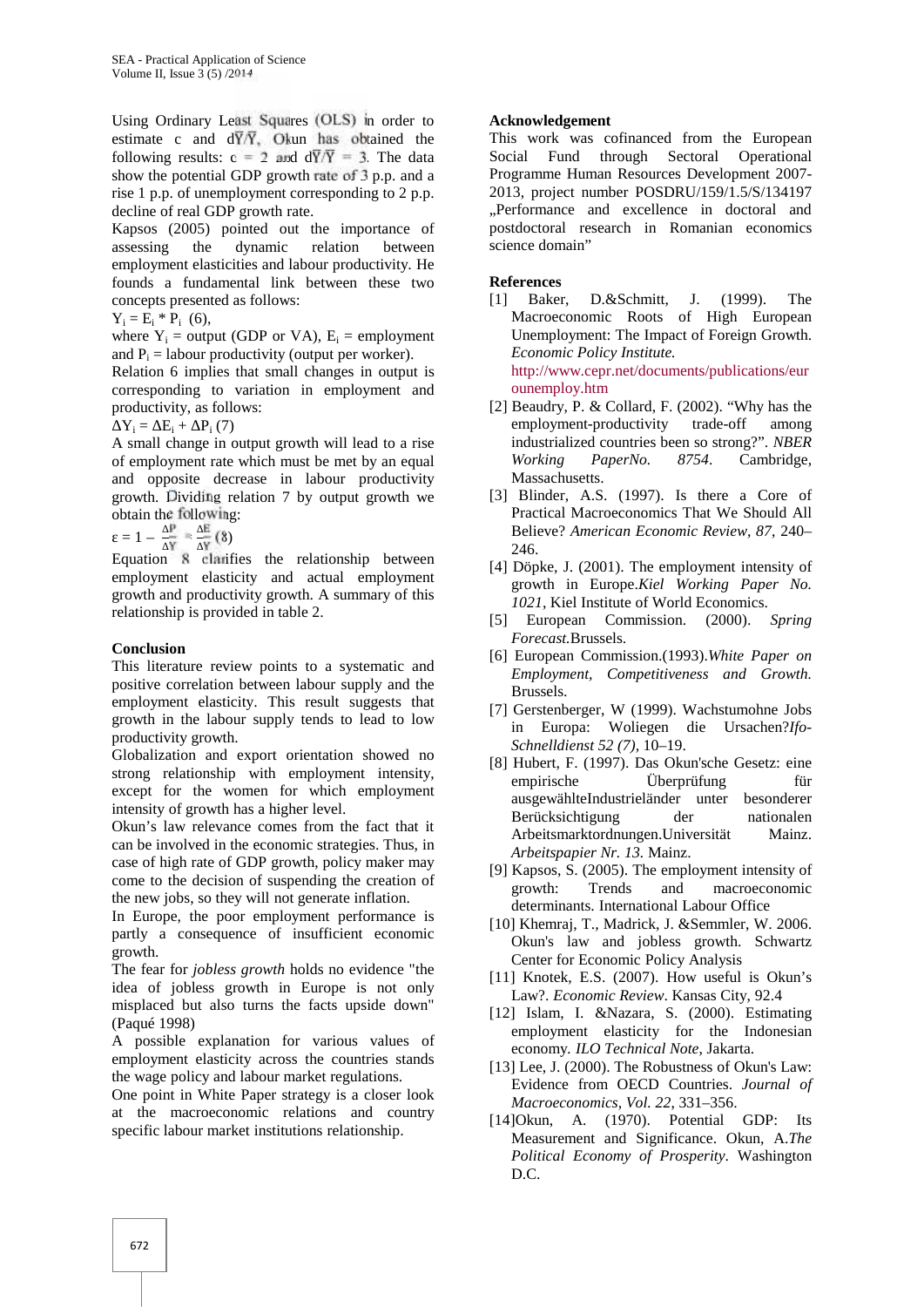- [15] Padalino, S. & Vivarelli, M. (1997). The employment intensity of economic growth in the G-7 countries*. International Labour Review, 136*, 199–213.
- [16] Paqué, K.H. (1998). Structural Unemployment in Europe: A Bird's Eye View, in: J. T. and P. Welfens, *Labor Markets and Social Security*. Heidelberg, 17– 44.
- [17] Prachowny, M.J.F. (1993). Okun's Law: Theoretical Foundations and Revisited Estimates. *The Review of Economics and Statistics XXX*, 331-336.
- [18] Schalk, H.J. & Untied, G. (2000), Wachstum und Arbeitslosigkeit. *Gutachten für die Friederich Ebert Stiftung*. Bonn.http://www.gefra-muenster.de
- [19] Siebert, H. (1997). Labor Market Rigidities: At the Root of Unemployment inEurope. *Journal of Economic Perspectives 11 (3)*, 37– 54.
- [20] Solow, R. (2000). Unemployment in the United States and in Europe: A Contrast and the Reasons. *CESifo Working paper*.
- [21] Walterskirchen, E. (1999). The relationship between growth, employment and unemployment in the EU. *European Economists for an Alternative Economic Policy*.